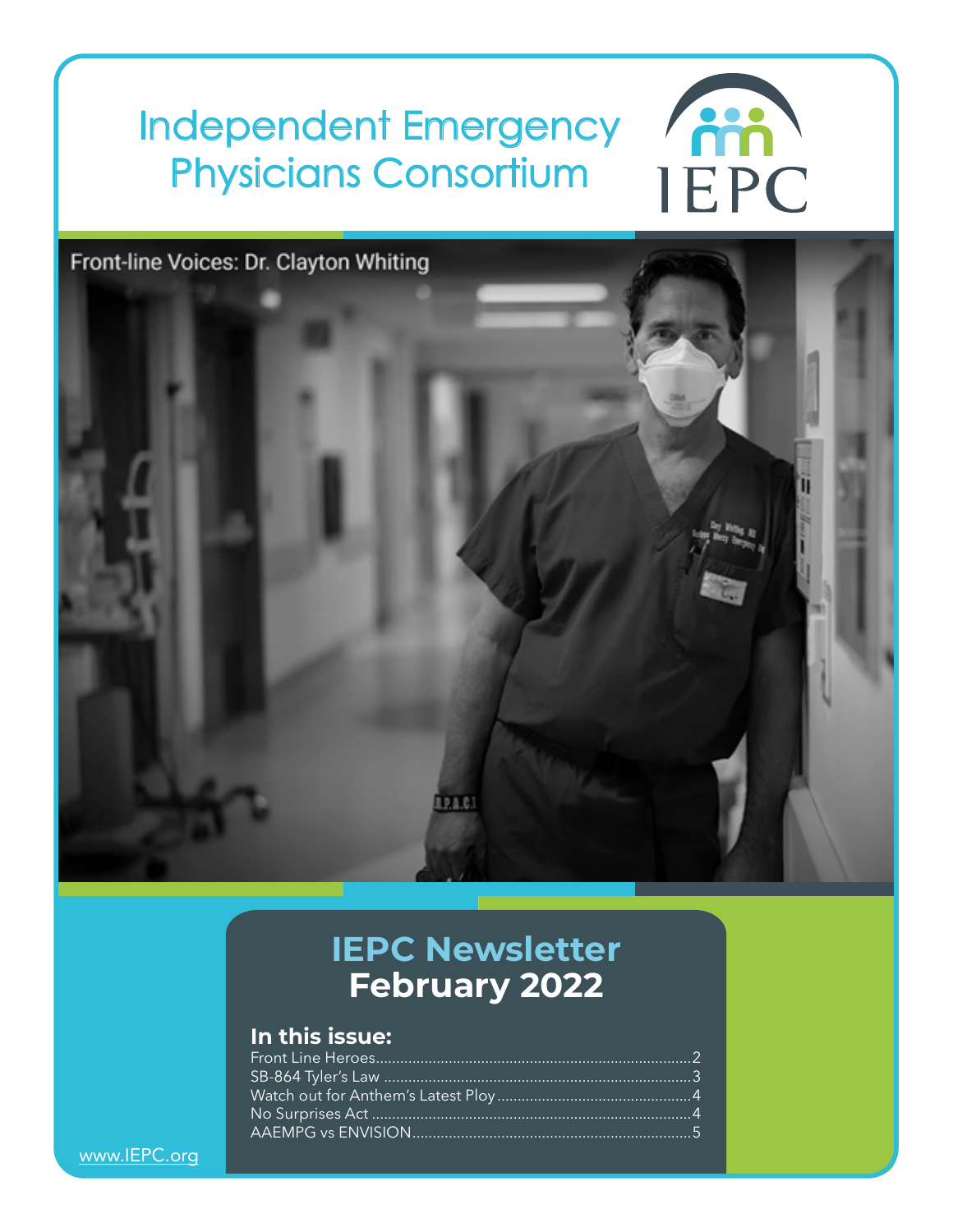# <span id="page-1-0"></span>**Front Line Heroes**

*Originally published by the San Diego Union Tribune on January 23, 2022 By Paul Sisson Videography By Nelvin C. Cepeda, John Kelley, Sam Hodgson*

Dr. Clay Whiting, IEPC member, was featured in Front-Line Voices with the San Diego Union Tribune. Here is an excerpt of the article in the San Diego Union Tribune.

On Dec. 31, Dr, Clayton Whiting was feeling burnt out after battling through the week after Christmas when the pressure on emergency departments grew particularly heavy. Then, on Jan. 2, he started having coronavirus symptoms that ultimately forced him to skip a planned vacation with his family.

That vacation was to provide the decompression he needed to return refreshed. Instead, he got to spend 10 days quarantined at home. Putting on his scrubs on Jan. 10 for his first shift after his non-vacation, Whiting said he happened to spot a shot of himself back in 1994 as a third-year medical student at Creighton University. The smile on his face in that picture, he said, was so full of hope and desire and compassion that he couldn't put it away.

"I decided to bring that with me to the front lines so that at 2 a.m., when I was, you know, bearing witness to the pain and suffering

of my fellow humanity, I could remind myself of the importance of treating each individual with that same level of compassion and love and caring that I had when I was a third-year medical student," Whiting said.

Another antidote for 2022? He now starts every shift with a visit to Mercy's chapel,  $\bullet$ praying for strength.



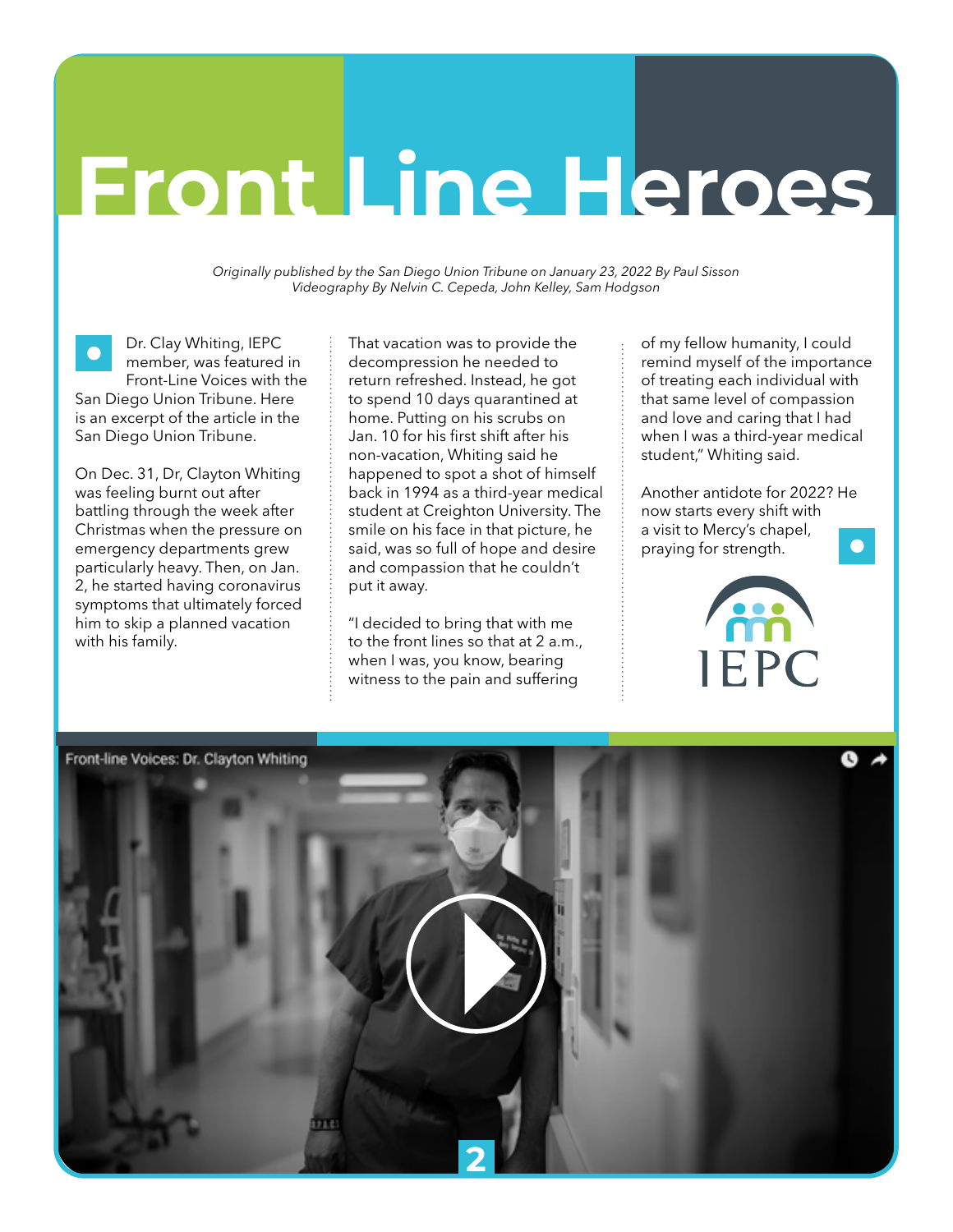# <span id="page-2-0"></span>**SB-864 Tyler's Law**

*Roneet Lev, MD Executive Director, IEPC*

[SB-864](https://leginfo.legislature.ca.gov/faces/billVersionsCompareClient.xhtml?bill_id=202120220SB864) was introduced by Senator Melissa Melendez on January 20, 2022. It is named after Tyler, a boy who went to a California emergency department with his mother after an overdose and was reported to have no opioids in his system. Tyler's mom Juli was assured that he had no fentanyl in his system. She made a point to ask about fentanyl and was given well intentioned, but wrong reassurance. Based on this information Tyler was treated with a lower supervised addiction plan when he overdosed from fentanyl a few days later. Juli turned her grief into action advocating for change. She helped me find an author for this fentanyl testing legislation.

Tyler's Law is advocating for changing the "Federal 5" to the "Federal 6" in California. The drugs included in a standard rapid urine drug screen include the "federal five": Amphetamines, Cocaine, Marijuana, Opiates, and Phencyclidine (PCP). These five categories were established by the Substance Abuse and Mental Health Services Administration's (SAMHSA) [Division of Workplace](https://www.samhsa.gov/workplace)  [Programs.](https://www.samhsa.gov/workplace) Synthetic opioids such as fentanyl, oxycodone and methadone do not show up in a standard opiate drug screen and require a separate test. It is time for the "Federal 5" to become

the "Federal 6", including fentanyl to key drugs in a panel.

In San Diego we launched a campaign to increase fentanyl testing capability. Within 10 months the number of hospitals that include fentanyl in the urine drug screens went from 4 to 15, making it the community standard of care. The fentanyl reagent costs on average 75 cents per testing, giving little excuse to adding this testing capacity.

The law is not a mandate for testing. If you don't want to order a drug test, don't order it. Fentanyl accounts for 64% of all drug overdoses and is the leading cause of death in age 18 -45, more than COVID. If you are going to get a drug screen that includes PCP and cocaine, why would you not want it to include fentanyl?

How does a positive fentanyl test make a difference?

- 1. Informs the doctor
- 2. Informs the patient
- 3. The patient may inform friends and other users
- 4. Encourages a prescription for naloxone to the patient, friends, or family
- 5. Motivates the patient to change
- 6. Encourages connection to addiction treatment
- 7. Provides data to MAT clinics and outpatient settings that do not have capacity for rapid fentanyl testing

To learn more, view the [Fentanyl](https://californiaacep.org/page/fentanyltest)  [Tool Kit](https://californiaacep.org/page/fentanyltest) on the California ACEP website or on the [San Diego](https://www.sandiegorxabusetaskforce.org/)  [Prescription Drug Abuse](https://www.sandiegorxabusetaskforce.org/)  [Web Site](https://www.sandiegorxabusetaskforce.org/) which includes a Fact Sheet on SB-864.

*Namesake of CA SB-864, Tyler's Law.*

**3**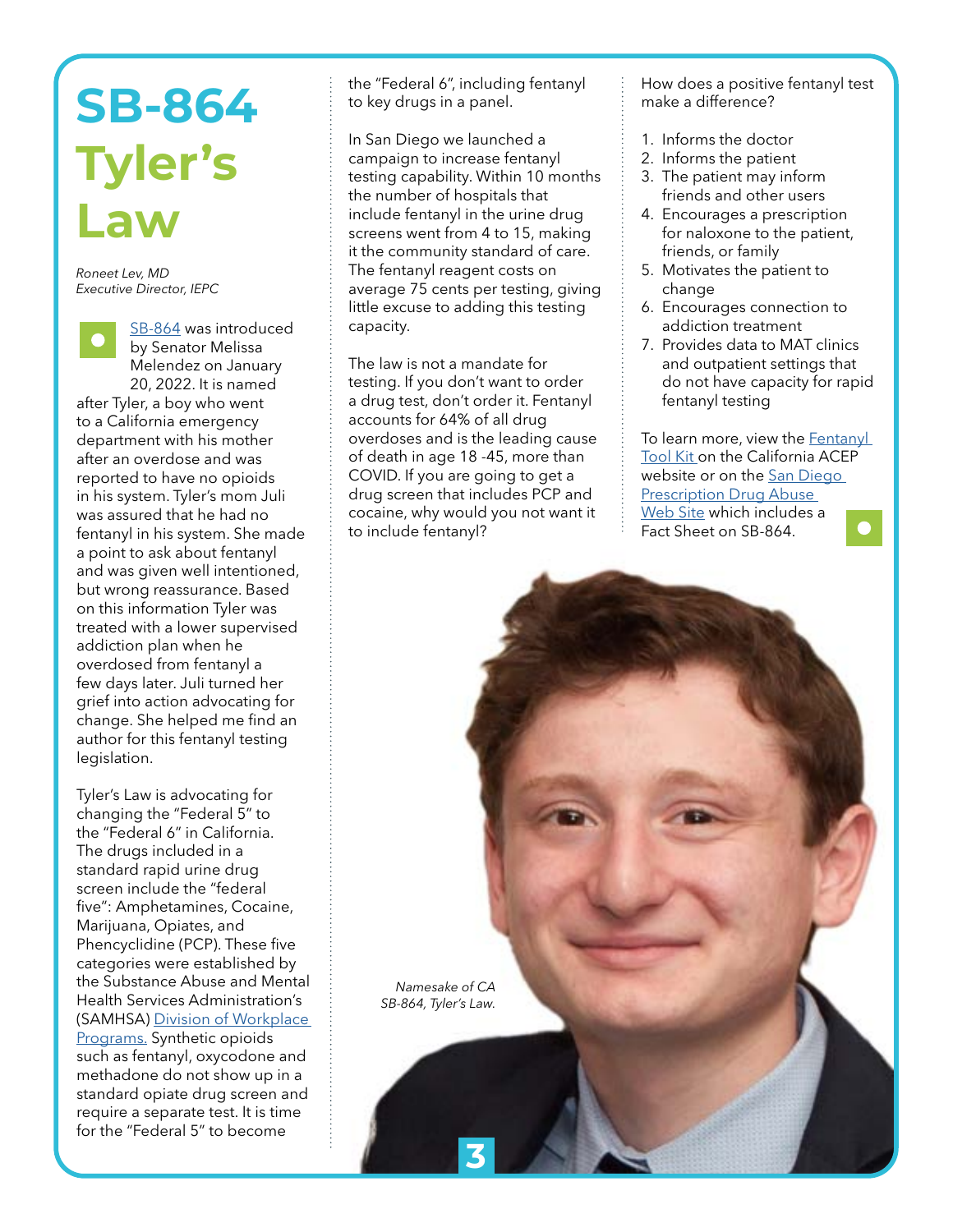# <span id="page-3-0"></span>**Watch Out for Anthem's Latest Ploy**

*Written by Andy Selesnick Chair of Health Care Litigation at Buchalter*

Health insurance companies spend tremendous amounts of time, energy, and money to create policies that result in them not paying providers. For both in and out-of-network emergency physicians, Anthem's latest is something else.

Over a year ago, Anthem's Special Investigative Unit (SIU) began looking at emergency physician E&M codes and did not like what it saw. Using what some suspect is an algorithm, the SIU began targeting multiple groups who were billing Level 5s (CPT Code 99285), where there was no admission to the hospital, and within a certain subset of diagnosis codes. Anthem's SIU would place the groups on prepayment review, requiring them to send in medical records for every Level 5. Anthem would then have a non-emergency physician coder review the claims, and using a policy that is not entirely known, would "freeze" those Level 5 claims with no admission to the hospital. In the past, if Anthem disagreed with a code, it would simply downcode or deny. But now, Anthem decided to pend the claims, effectively neither



denying it nor paying it (or any part of it).

What does this mean for the affected groups? Despite the law that requires Anthem to reimburse emergency services, Anthem has refused to do so. Instead, its position is that the emergency physician has to re-bill the claim at a Level 4 (or Level 3) in order to have the claim, and any ancillary codes, paid. This is despite the fact that the documentation supports a Level 5. With a claim that is frozen, the emergency physician not only is not reimbursed even what Anthem thinks is appropriate, but also can't bill the patient for their co-pay or deductible, because Anthem won't disclose it.

Anthem's policy is being applied both in and out of network and means that Anthem won't reimburse the claim unless it is coded to Anthem's satisfaction, regardless of what the documentation supports. Many groups are now facing claims that are running \$30,000-50,000 or more per month in zero payments.

Many people believe that this policy is illegal, and if left unchallenged, will be adopted by other payers who care little

about the impact on staffing and the safety net reduced revenue causes. Multiple groups – including some who are in IEPC - have joined together to fight this practice, filing a lawsuit in California Superior Court seeking an injunction to stop the practice, reimbursement of amounts owed, and punitive damages for Anthem's interfering with the right to collect co-pays and deductibles from the patients. If you have been impacted by this policy, please feel free to reach out to Andy Selesnick at [aselesnick@buchalter.](mailto:aselesnick@buchalter.com) [com.](mailto:aselesnick@buchalter.com)

**No Surprises Act**

ACEP launched a new website highlighting the [No Surprise](https://www.acep.org/federal-advocacy/no-surprises-act-overview/)  [Act](https://www.acep.org/federal-advocacy/no-surprises-act-overview/) which took effect January 1, 2022. The website includes overview of the law, what it means for emergency physicians, how independent dispute resolution (IDR) works, and more.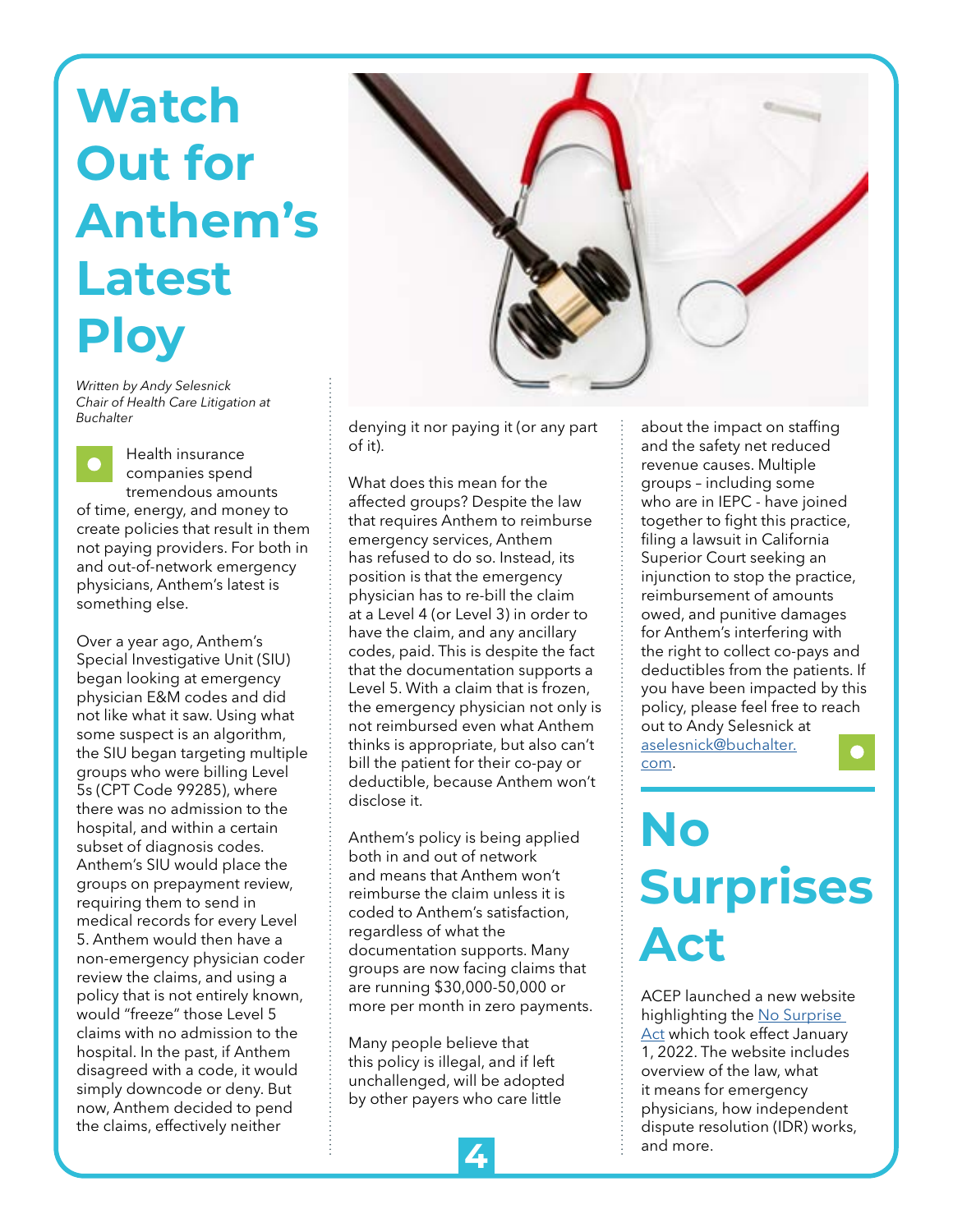# <span id="page-4-0"></span>**AAEMPG vs ENVISION**

*Written by Robert McNamara, MD*

The AAEM Physician Group suit against Envision (EmCare) is a momentous event for our specialty and our patients. (1) Every EM physician needs to understand this filing and to encourage their colleagues to join in the fight against corporate control. The future of EM is at stake. AAEM is our best hope as no one else in EM has stepped forward on this.

AAEM is asking the courts to invalidate the contractual scheme used by Envision to skirt the patient protections inherent to the prohibition on the Corporate Practice of Medicine (CPOM) as embodied in the CA Business and Professions Code §§ 2400 and 2052. This will be an expensive undertaking but it is the hill we must fight on for the soul of our specialty. Issues at stake include lay influence over the patient-physician relationship, as well as control of the fees charged, prohibited remuneration for referrals and unfair restraint of the practice of a profession. Simply put we are saying profits should not be put over patients.

AAEM has filed suits in the past against corporate interests with favorable results but this litigation is significantly DIFFERENT! In this matter it is AAEM alone that is taking the risk. Unlike the prior cases, we do not have other parties involved who preferred settlement. In this matter we are asking the court to weigh in on the need to protect the public by preventing lay control of medical practice. We are not seeking monetary damages, this is for you and our patients.

A key aspect of this filing is a challenge to Envision's use of a sham professional association owned by a corporate physician executive to skirt the intent of the CPOM prohibition. We plan to argue that it is actually Private Equity (Kravis, Kohlberg and Roberts) that owns and controls the contract and believe the evidence will support that contention. In the recently concluded case of Brovont vs EmCare (2) it was revealed that Dr. Gregory Byrne, a former Texas ACEP President, admitted to holding 275-300 professional entities in 20 states at any given time to enable this scheme. Doctors are allowing their licenses to be used to aid and abet the CPOM. Sadly, other EM physicians have also been complicit in the corporate takeover of our specialty. In fact, EmCare, the forerunner to Envision, was founded by Leonard Riggs, MD the 1980 President of ACEP.

All those who have drank the Koolaid that Private Equity is "good for EM" because they can help us fight the insurers had better look in the mirror. The alignment with PE

by major EM organizations has severely tarnished our reputation with the public and Congress. Disturbingly, many now see us as greedy. Furthermore, the insurers via Sound Physicians owned by Optum a subsidiary of United Healthcare already own EM practices. If we don't take up the banner of CPOM just how do the PE apologists propose will we stop Optum/UHC or other insurers from owning us?

Our patients, our specialty. Now is the time for ALL of the bedside doctors to stand up and rally behind the AAEM. Let us not relegate the future of EM to control by Wall Street and the insurance industry. Any EM doc who is not a corporate leader should join AAEM now. Thank you to those who already have.

#### Reference:

- 1. [https://www.](https://www.aaemphysiciangroup.com/news-and-updates/aaem-pg-files-suit-envision-healthcare-alleging-the-illegal-corporate-practice-of-medicine) [aaemphysiciangroup.com/](https://www.aaemphysiciangroup.com/news-and-updates/aaem-pg-files-suit-envision-healthcare-alleging-the-illegal-corporate-practice-of-medicine) [news-and-updates/aaem-pg](https://www.aaemphysiciangroup.com/news-and-updates/aaem-pg-files-suit-envision-healthcare-alleging-the-illegal-corporate-practice-of-medicine)[files-suit-envision-healthcare](https://www.aaemphysiciangroup.com/news-and-updates/aaem-pg-files-suit-envision-healthcare-alleging-the-illegal-corporate-practice-of-medicine)[alleging-the-illegal-corporate](https://www.aaemphysiciangroup.com/news-and-updates/aaem-pg-files-suit-envision-healthcare-alleging-the-illegal-corporate-practice-of-medicine)[practice-of-medicine](https://www.aaemphysiciangroup.com/news-and-updates/aaem-pg-files-suit-envision-healthcare-alleging-the-illegal-corporate-practice-of-medicine)
- 2. [https://u.pcloud.](https://u.pcloud.link/publink/show?code=BOl) [link/publink/](https://u.pcloud.link/publink/show?code=BOl) [show?code=BOl](https://u.pcloud.link/publink/show?code=BOl)

 $\bullet$ 

*Have an idea for an upcoming IEPC guest speaker or topic? Interested in contributing an article for an upcoming issue of the IEPC newsletter? Email*  [admin@iepc.org](mailto:admin%40iepc.org?subject=)